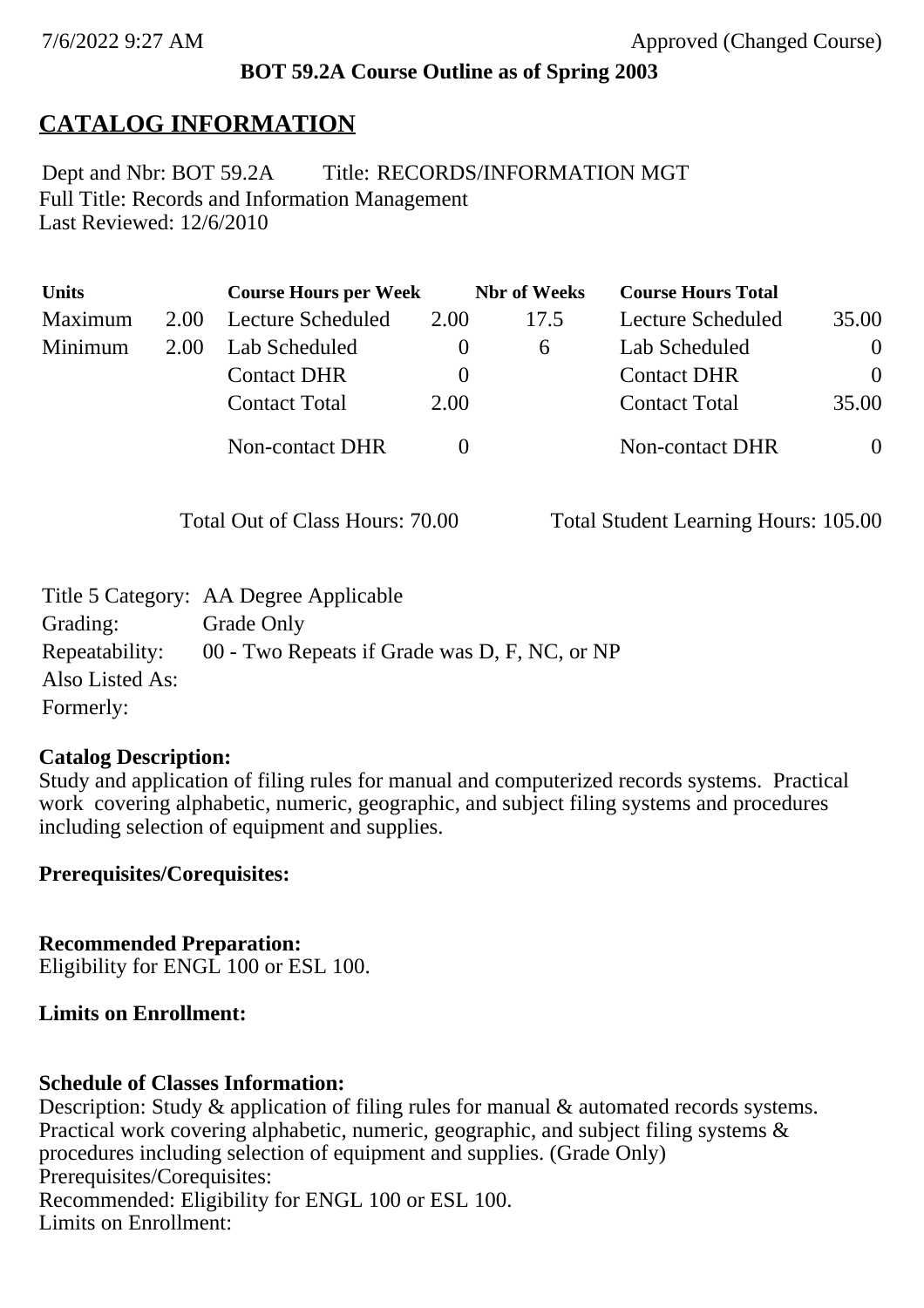# **ARTICULATION, MAJOR, and CERTIFICATION INFORMATION:**

| <b>AS Degree:</b><br><b>CSU GE:</b> | <b>Area</b><br><b>Transfer Area</b> |            |           | Effective:<br>Effective: | Inactive:<br>Inactive: |  |
|-------------------------------------|-------------------------------------|------------|-----------|--------------------------|------------------------|--|
| IGETC:                              | <b>Transfer Area</b>                |            |           | Effective:               | Inactive:              |  |
| <b>CSU Transfer: Transferable</b>   |                                     | Effective: | Fall 1981 | Inactive:                | Fall 2014              |  |
| <b>UC</b> Transfer:                 |                                     | Effective: |           | Inactive:                |                        |  |

#### **CID:**

**Certificate/Major Applicable:** 

[Certificate Applicable Course](SR_ClassCheck.aspx?CourseKey=BOT59.2A)

## **COURSE CONTENT**

#### **Outcomes and Objectives:**

Students will be able to:

- 1. Categorize records to properly file them alphabetically, numerically, geographically and by subject using the appropriate indexing rules for each method.
- 2. Select proper equipment and supplies to implement an effective records system.
- 3. Design a system to effectively manage records.
- 4. Evaluate technological developments such as optical disks, computer assisted retrieval and computer output media being used in records management.
- 5. Develop a records retention schedule.
- 6. Compare disaster recovery plans for Records Information Management (RIM).
- 7. Describe different laws regulalting the privacy and legality of Records Information Management.
- 8. Examine different employment opportunities in the field of RIM.

### **Topics and Scope:**

- 1. Introduction to Records and Information Management
	- a. Identifying a record
	- b. Identify the seven functions associated with the life cycle of a record
- 2. Employment in Information and Records Management
	- a. Specializations in Records and Information Management
	- b. Professional Associations
- 3. Legal and Ethical Matters in Records and Information Management
	- a. Government laws and regulations
	- b. Ethical issues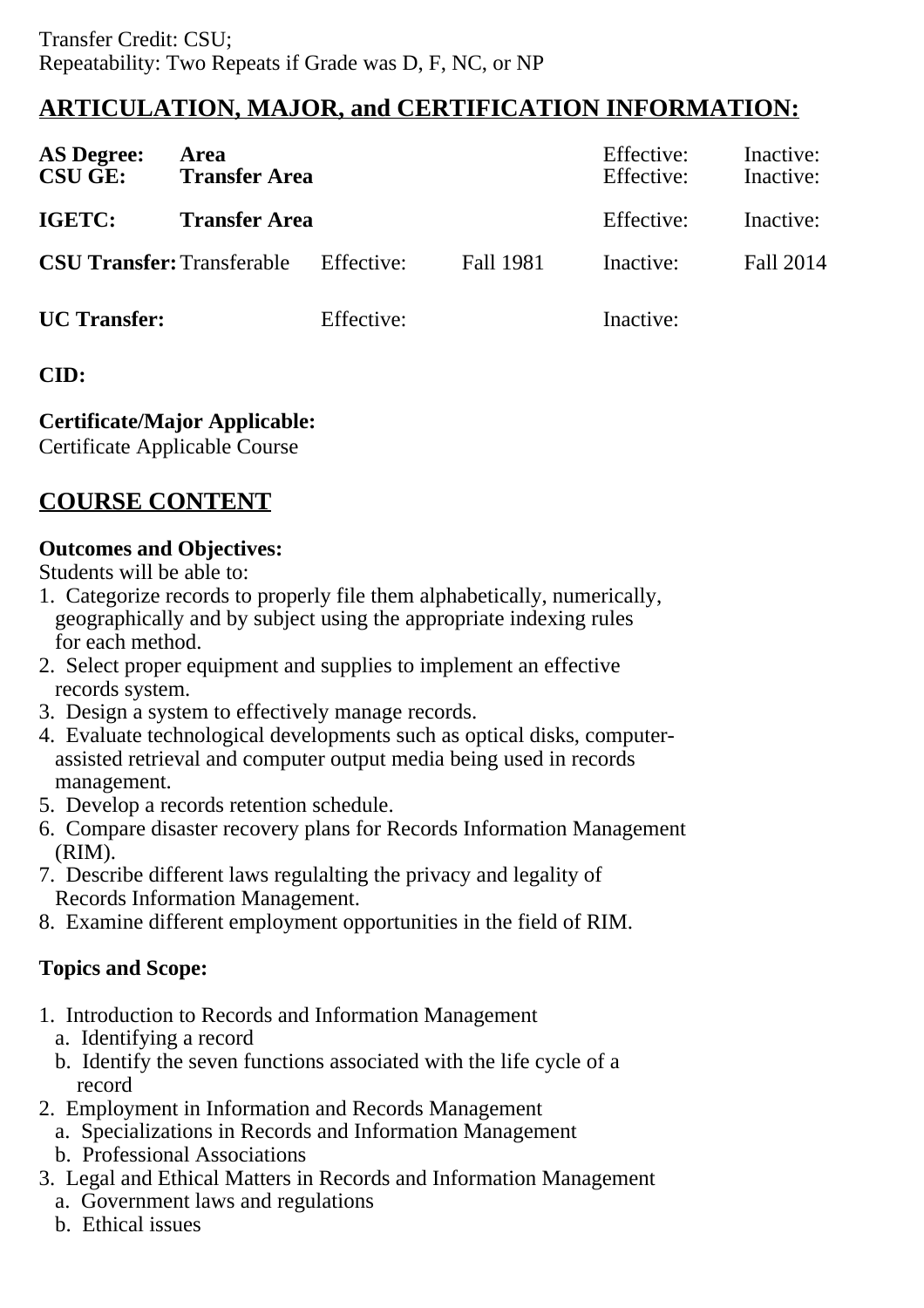- 4. Receipt and Creation of Hard Copy Records
	- a. The paperwork dilemma
	- b. Copy machine management
	- c. Business forms management
- 5. Indexing and Alphabetizing Procedures
	- a. Apply 12 Association of Records Mgrs. & Admins. filing rules
	- b. Prepare cross references
- 6. Systems for Organizing Paper Records
	- a. Selecting equipment and supplies for paper records
	- b. Planning a paper records system
		- i. Alphabetic
		- ii. Subject
		- iii. Geographic
		- iv. Numeric
		- v. Chronological
- 7. Retrieval, Retention, and Recycling
	- a. Procedures for retrieving records
	- b. Considerations for retention
	- c. Benefits of recycling records
- 8. Managing Electronic Files
	- a. Components of a computer system
		- i. Operating systems
		- ii. Software applications
	- b. Electronic filing systems
		- i. Organizing electronic files
		- ii. Retrieving electronic files
- 9. Using Electronic Databases
	- a. Planning databases
	- b. Developing databases
- 10. Network-based Records Management
	- a. Computer networks
	- b. The Internet
	- c. Network file systems
- 11. Image Technology and Automated Systems
	- a. Elements of image technology
	- b. Data images
	- c. Automated Records Management Systems
- 12. Safety, Security, and Disaster Recovery
	- a. Avoiding injuries in records areas
	- b. Records security systems
	- c. Disaster preparedness

#### **Assignment:**

- 1. Read textbook chapters, define terms, complete end-of-chapter questions, and case problems as assigned.
- 2. Complete the practice materials for records and database management, which consists of numerous jobs.
- 3. Send for quarterly earnings statement from social security.
- 4. A vendor project which requires visiting an office supply store, listing supplies and equipment related to records management, and summarizing results.